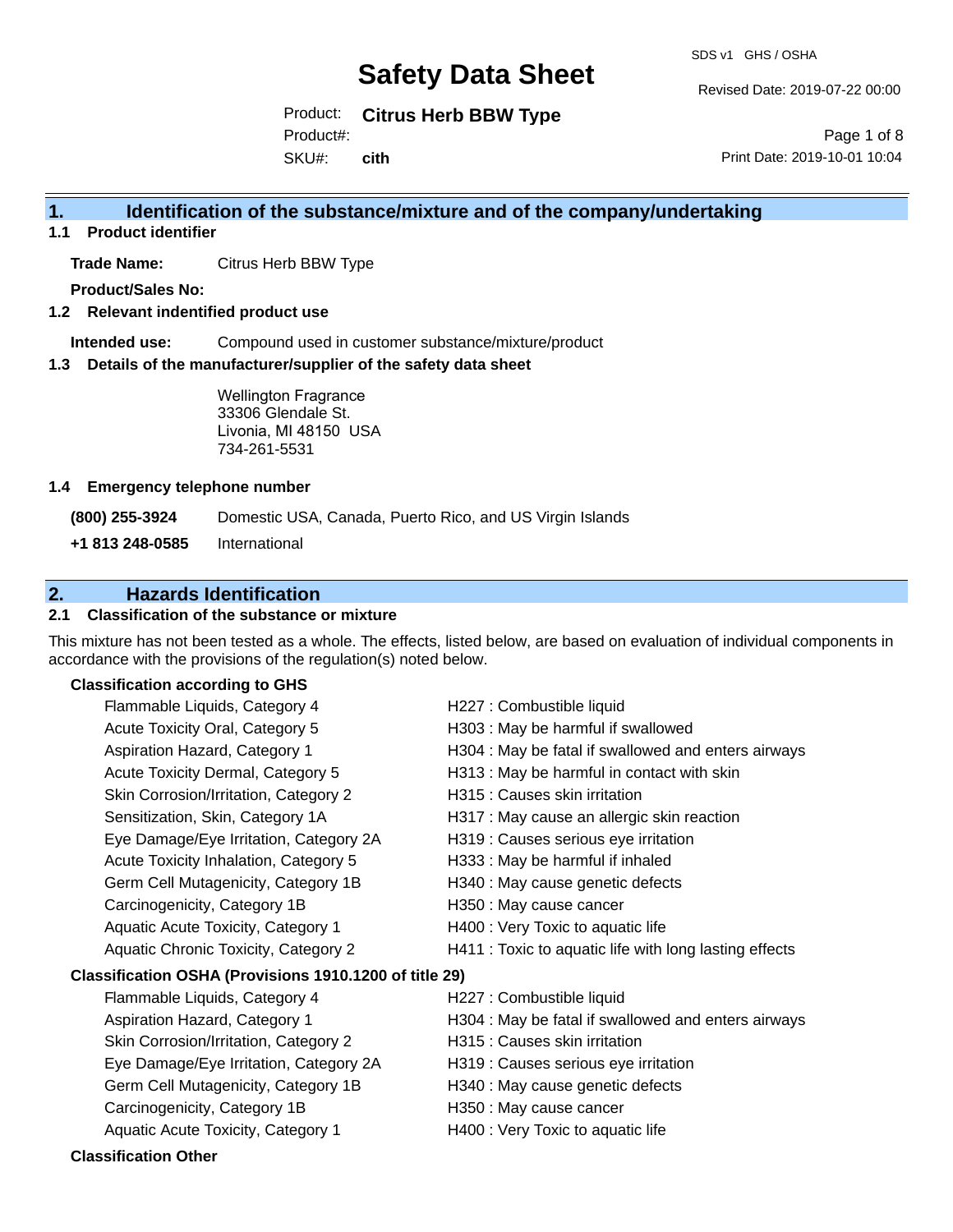SDS v1 GHS / OSHA

Revised Date: 2019-07-22 00:00

# Product: **Citrus Herb BBW Type**

Product#:

SKU#: **cith**

Page 2 of 8 Print Date: 2019-10-01 10:04

Carcinogenicity This mixture contains ingredients identified as carcinogens, at 0.1% or greater, by the following:None [X] ACGIH [ ] IARC [ ] NTP [ ] OSHA [ ]

## **2.2 Label elements**

## **Labelling (REGULATION (EC) No 1272/2008)**

### **Hazard pictograms**



### **Signal Word: Danger**

#### **Hazard statments**

| H <sub>22</sub> 7 | Combustible liquid                              |
|-------------------|-------------------------------------------------|
| H303              | May be harmful if swallowed                     |
| H <sub>304</sub>  | May be fatal if swallowed and enters airways    |
| H313              | May be harmful in contact with skin             |
| H315              | Causes skin irritation                          |
| H317              | May cause an allergic skin reaction             |
| H <sub>319</sub>  | Causes serious eye irritation                   |
| H333              | May be harmful if inhaled                       |
| H340              | May cause genetic defects                       |
| H350              | May cause cancer                                |
| H400              | Very Toxic to aquatic life                      |
| H411              | Toxic to aquatic life with long lasting effects |
|                   |                                                 |

### **Precautionary Statements**

# **Prevention:**

| г геуспиоп.          |                                                                                                                                  |
|----------------------|----------------------------------------------------------------------------------------------------------------------------------|
| P <sub>201</sub>     | Obtain special instructions before use                                                                                           |
| P <sub>202</sub>     | Do not handle until all safety precautions have been read and understood                                                         |
| P <sub>235</sub>     | Keep cool                                                                                                                        |
| P <sub>264</sub>     | Wash hands thoroughly after handling                                                                                             |
| P <sub>272</sub>     | Contaminated work clothing should not be allowed out of the workplace                                                            |
| P273                 | Avoid release to the environment                                                                                                 |
| P <sub>281</sub>     | Use personal protective equipment as required                                                                                    |
| Response:            |                                                                                                                                  |
| $P301 + P310 + P331$ | IF SWALLOWED: Immediately call a POISON CENTER or doctor/physician Do NOT<br>induce vomiting                                     |
| P302 + P352          | IF ON SKIN: Wash with soap and water                                                                                             |
| $P304 + P312$        | IF INHALED: Call a POISON CENTER or doctor/physician if you feel unwell                                                          |
| $P305 + P351 + P338$ | IF IN EYES: Rinse cautiously with water for several minutes Remove contact lenses if<br>present and easy to do. continue rinsing |
| $P308 + P313$        | IF exposed or concerned: Get medical advice/attention                                                                            |
| P312                 | Call a POISON CENTER or doctor/physician if you feel unwell                                                                      |
| P313                 | Get medical advice/attention                                                                                                     |
| $P333 + P313$        | If skin irritation or a rash occurs: Get medical advice/attention                                                                |

P337 + P313 If eye irritation persists: Get medical advice/attention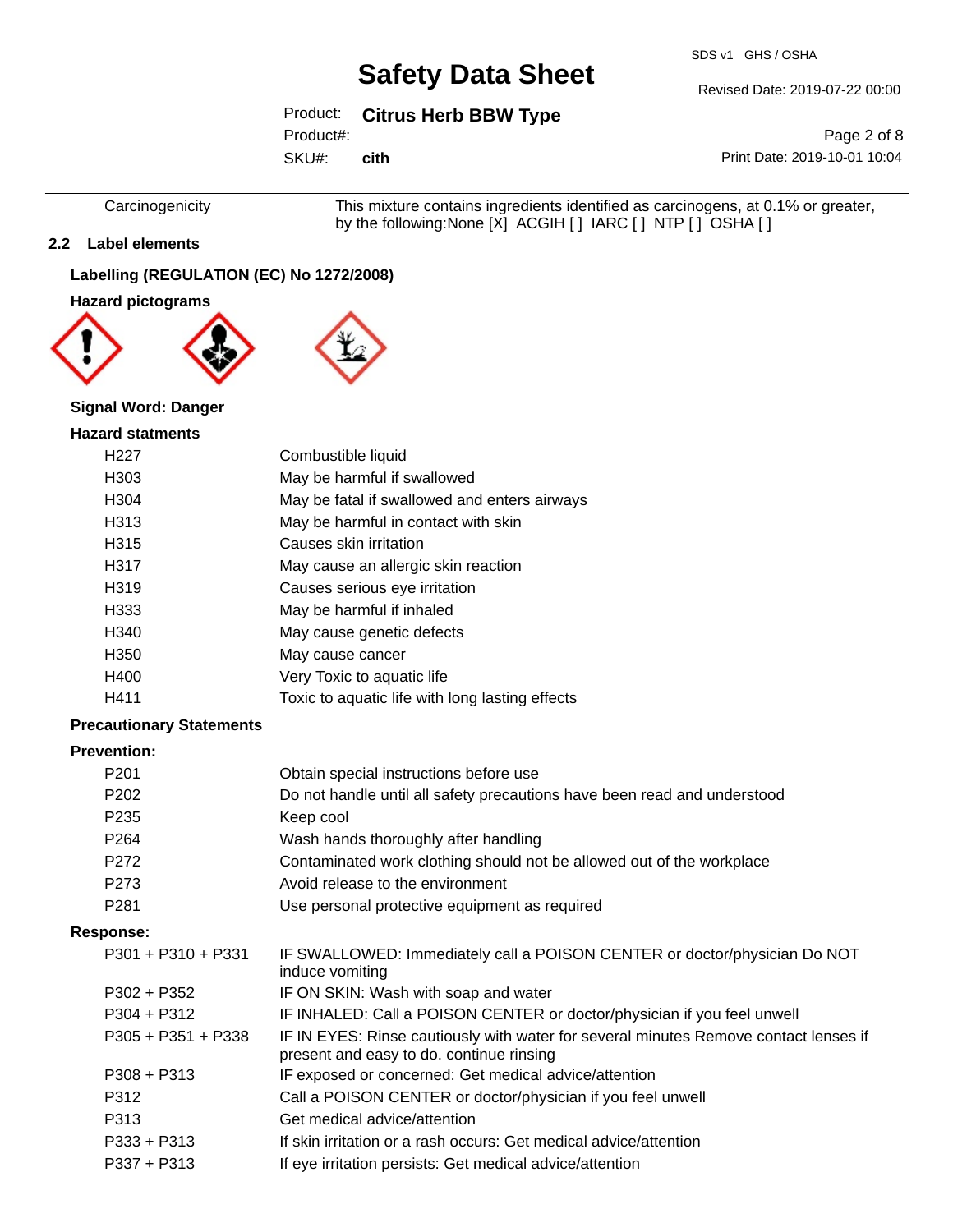SDS v1 GHS / OSHA

Revised Date: 2019-07-22 00:00

|           | Product: Citrus Herb BBW Type |
|-----------|-------------------------------|
| Product#: |                               |
| SKU#:     | cith                          |

Page 3 of 8 Print Date: 2019-10-01 10:04

|     | P362                 | Take off contaminated clothing and wash before reuse                                                                                  |
|-----|----------------------|---------------------------------------------------------------------------------------------------------------------------------------|
|     | P363                 | Wash contaminated clothing before reuse                                                                                               |
|     | P370 + P378          | In case of fire: Use Carbon dioxide (CO2), Dry chemical, or Foam for extinction. Do not use<br>a direct water jet on burning material |
|     | P391                 | <b>Collect Spillage</b>                                                                                                               |
| 2.3 | <b>Other Hazards</b> |                                                                                                                                       |

**no data available**

| 3. | <b>Composition/Information on Ingredients</b> |  |
|----|-----------------------------------------------|--|
|----|-----------------------------------------------|--|

#### **3.1 Mixtures**

This product is a complex mixture of ingredients, which contains among others the following substance(s), presenting a health or environmental hazard within the meaning of the UN Globally Harmonized System of Classification and Labeling of Chemicals (GHS):

| CAS#<br>Ingredient     | EC#                                    | Conc.<br>Range | <b>GHS Classification</b>           |  |
|------------------------|----------------------------------------|----------------|-------------------------------------|--|
| 120-51-4               | 204-402-9                              | 50 - 60 %      | H302; H313; H400; H411              |  |
| <b>Benzyl Benzoate</b> |                                        |                |                                     |  |
| 64742-48-9             | 265-150-3                              | $10 - 20%$     | H226; H304; H315; H336; H340; H350; |  |
|                        | Naphtha, petroleum, hydrotreated heavy |                | H401; H411                          |  |
| 78-70-6                | 201-134-4                              | $5 - 10%$      | H227; H303; H315; H317; H319; H402  |  |
| Linalool               |                                        |                |                                     |  |
| 5989-27-5              | 227-813-5                              | $2 - 5%$       | H226; H304; H315; H317; H400; H410  |  |
| Limonene               |                                        |                |                                     |  |
| 32210-23-4             | 250-954-9                              | $2 - 5%$       | H303; H317; H401                    |  |
|                        | 4-tert-Butylcyclohexyl acetate         |                |                                     |  |
| $98 - 55 - 5$          | 202-680-6                              | $1 - 2%$       | H227; H303; H315; H319; H401        |  |
| <b>Terpineol</b>       |                                        |                |                                     |  |
| 32388-55-9             | 251-020-3                              | $1 - 2 \%$     | H303; H317; H400; H410              |  |
| Acetyl cedrene         |                                        |                |                                     |  |
| 5392-40-5              | 226-394-6                              | $0.1 - 1.0 \%$ | H313; H315; H317; H319; H401        |  |
| Citral                 |                                        |                |                                     |  |
| 104-55-2               | 203-213-9                              | $0.1 - 1.0 %$  | H303; H312; H315; H317; H319; H401  |  |
| Cinnamal               |                                        |                |                                     |  |
|                        |                                        |                |                                     |  |

See Section 16 for full text of GHS classification codes

See Section 16 for full text of GHS classification codes which where not shown in section 2

Total Hydrocarbon Content (% w/w) = 18.01

### **4. First Aid Measures**

#### **4.1 Description of first aid measures**

**Inhalation:** Remove from exposure site to fresh air and keep at rest. Obtain medical advice.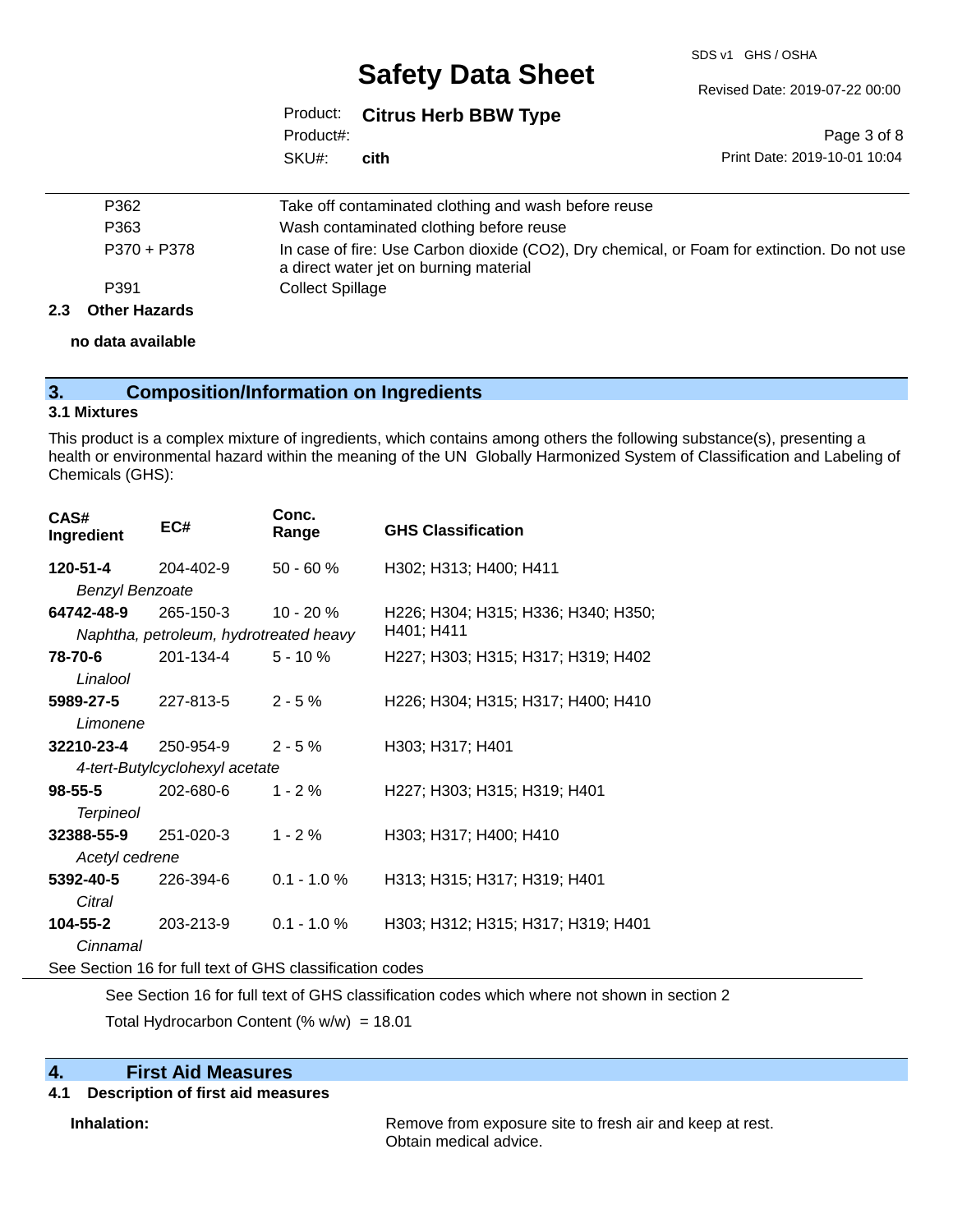SDS v1 GHS / OSHA

|           |                                                                 |           |                                                                                                               | Revised Date: 2019-07-22 00:00 |
|-----------|-----------------------------------------------------------------|-----------|---------------------------------------------------------------------------------------------------------------|--------------------------------|
|           |                                                                 | Product:  | <b>Citrus Herb BBW Type</b>                                                                                   |                                |
|           |                                                                 | Product#: |                                                                                                               | Page 4 of 8                    |
|           |                                                                 | SKU#:     | cith                                                                                                          | Print Date: 2019-10-01 10:04   |
|           | <b>Eye Exposure:</b>                                            |           | Flush immediately with water for at least 15 minutes.<br>Contact physician if symptoms persist.               |                                |
|           | <b>Skin Exposure:</b>                                           |           | Remove contaminated clothes. Wash thoroughly with water (and soap).<br>Contact physician if symptoms persist. |                                |
|           | Ingestion:                                                      |           | Rinse mouth with water and obtain medical advice.                                                             |                                |
|           | 4.2 Most important symptoms and effects, both acute and delayed |           |                                                                                                               |                                |
|           | <b>Symptoms:</b>                                                |           | no data available                                                                                             |                                |
|           | <b>Risks:</b>                                                   |           | Refer to Section 2.2 "Hazard Statements"                                                                      |                                |
|           |                                                                 |           | 4.3 Indication of any immediate medical attention and special treatment needed                                |                                |
|           | <b>Treatment:</b>                                               |           | Refer to Section 2.2 "Response"                                                                               |                                |
| 5.<br>5.1 | <b>Fire-Fighting measures</b><br><b>Extinguishing media</b>     |           |                                                                                                               |                                |
|           | Suitable:                                                       |           | Carbon dioxide (CO2), Dry chemical, Foam                                                                      |                                |
|           | <b>Unsuitable</b>                                               |           | Do not use a direct water jet on burning material                                                             |                                |
|           | 5.2 Special hazards arising from the substance or mixture       |           |                                                                                                               |                                |
|           | During fire fighting:<br>5.3 Advice for firefighters            |           | Water may be ineffective                                                                                      |                                |
|           | <b>Further information:</b>                                     |           | Standard procedure for chemical fires                                                                         |                                |

### **6. Accidental Release Measures**

#### **6.1 Personal precautions, protective equipment and emergency procedures**

Avoid inhalation and contact with skin and eyes. A self-contained breathing apparatus is recommended in case of a major spill.

#### **6.2 Environmental precautions**

Keep away from drains, soil, and surface and groundwater.

#### **6.3 Methods and materials for containment and cleaning up**

Clean up spillage promptly. Remove ignition sources. Provide adequate ventilation. Avoid excessive inhalation of vapors. Gross spillages should be contained by use of sand or inert powder and disposed of according to the local regulations.

#### **6.4 Reference to other sections**

Not Applicable

## **7. Handling and Storage**

#### **7.1 Precautions for safe handling**

Apply according to good manufacturing and industrial hygiene practices with proper ventilation. Do not drink, eat or smoke while handling. Respect good personal hygiene.

### **7.2 Conditions for safe storage, including any incompatibilities**

Store in a cool, dry and ventilated area away from heat sources and protected from light in tightly closed original container. Avoid uncoated metal container. Keep air contact to a minimum.

Revised Date: 2019-07-22 00:00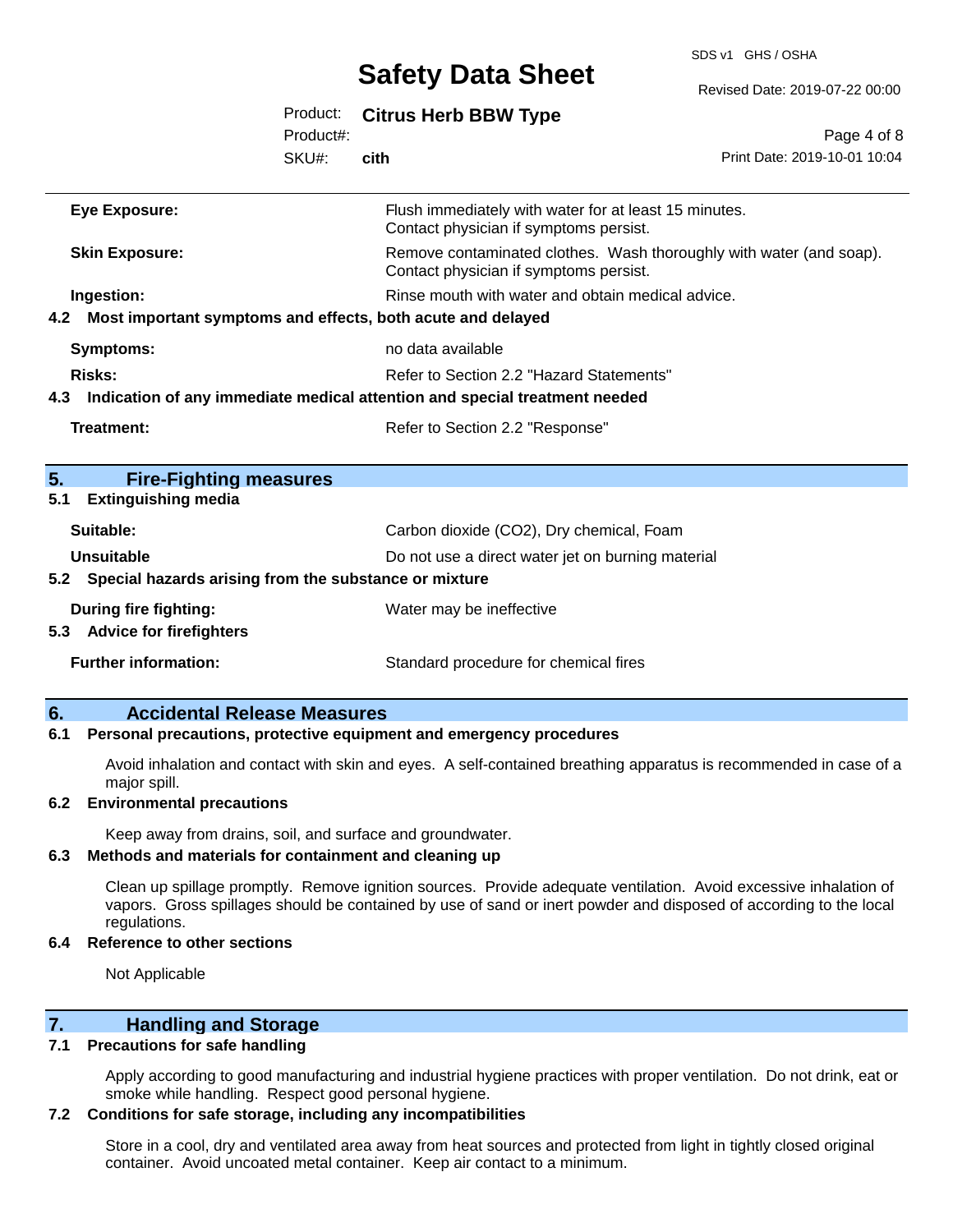Revised Date: 2019-07-22 00:00

Product: **Citrus Herb BBW Type**

Product#:

SKU#: **cith**

Page 5 of 8 Print Date: 2019-10-01 10:04

### **7.3 Specific end uses**

No information available

# **8. Exposure Controls/Personal Protection**

**8.1 Control parameters**

| <b>Exposure Limits:</b>                               | Contains no substances with occupational exposure limit values.                                                                          |
|-------------------------------------------------------|------------------------------------------------------------------------------------------------------------------------------------------|
| <b>Engineering Controls:</b>                          | Use local exhaust as needed.                                                                                                             |
| 8.2 Exposure controls - Personal protective equipment |                                                                                                                                          |
| Eye protection:                                       | Tightly sealed goggles, face shield, or safety glasses with brow guards and side shields, etc.<br>as may be appropriate for the exposure |
| <b>Respiratory protection:</b>                        | Avoid excessive inhalation of concentrated vapors. Apply local ventilation where appropriate.                                            |
| <b>Skin protection:</b>                               | Avoid Skin contact. Use chemically resistant gloves as needed.                                                                           |
|                                                       |                                                                                                                                          |

# **9. Physical and Chemical Properties**

# **9.1 Information on basic physical and chemical properties**

| <b>Appearance:</b>           | Liquid                                  |
|------------------------------|-----------------------------------------|
| Odor:                        | Conforms to Standard                    |
| Color:                       | Nearly Colorless G0 to Pale Yellow (G3) |
| <b>Viscosity:</b>            | Liquid                                  |
| <b>Freezing Point:</b>       | Not determined                          |
| <b>Boiling Point:</b>        | Not determined                          |
| <b>Melting Point:</b>        | Not determined                          |
| <b>Flashpoint (CCCFP):</b>   | 156 F (68.89 C)                         |
| <b>Auto flammability:</b>    | Not determined                          |
| <b>Explosive Properties:</b> | None Expected                           |
| <b>Oxidizing properties:</b> | None Expected                           |
| Vapor Pressure (mmHg@20 C):  | 0.1696                                  |
| %VOC:                        | 0.17                                    |
| Specific Gravity @ 25 C:     | 0.9915                                  |
| Density @ 25 C:              | 0.9885                                  |
| Refractive Index @ 20 C:     | 1.5150                                  |
| Soluble in:                  | Oil                                     |

# **10. Stability and Reactivity**

**10.1 Reactivity** None **10.2 Chemical stability** Stable **10.3 Possibility of hazardous reactions** None known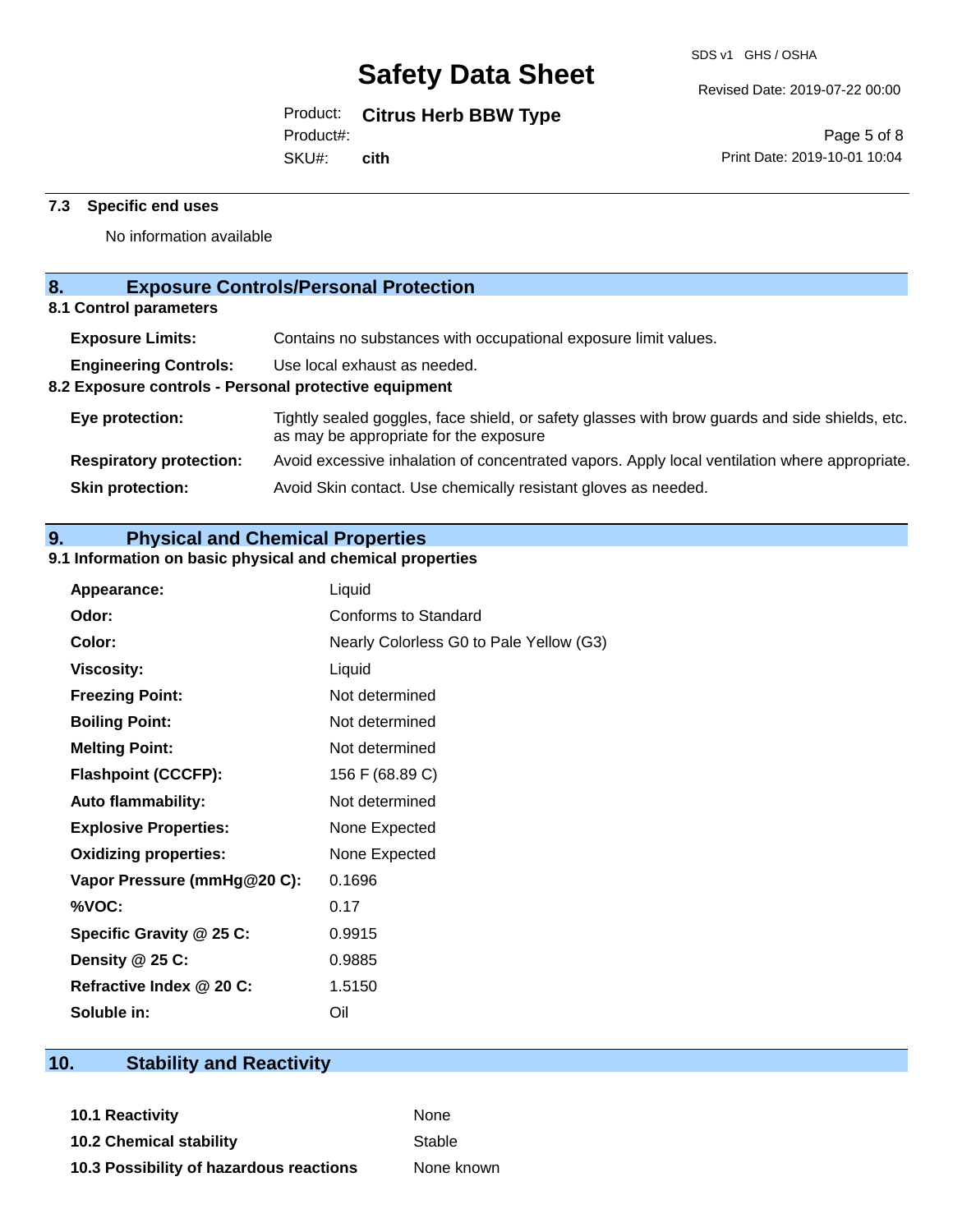SDS v1 GHS / OSHA

Revised Date: 2019-07-22 00:00

## Product: **Citrus Herb BBW Type**

Product#:

SKU#: **cith**

Page 6 of 8 Print Date: 2019-10-01 10:04

| <b>10.4 Conditions to avoid</b>       | None known                                         |
|---------------------------------------|----------------------------------------------------|
| 10.5 Incompatible materials           | Strong oxidizing agents, strong acids, and alkalis |
| 10.6 Hazardous decomposition products | None known                                         |

## **11. Toxicological Information**

#### **11.1 Toxicological Effects**

Acute Toxicity Estimates (ATEs) based on the individual Ingredient Toxicity Data utilizing the "Additivity Formula"

| Acute toxicity - Dermal - (Rabbit) mg/kg<br>(LD50: 3721.8689) May be harmful in contact with skin<br>Acute toxicity - Inhalation - (Rat) mg/L/4hr<br>(LD50: 60.8695) May be harmful if inhaled<br><b>Skin corrosion / irritation</b><br>May be harmful if inhaled |
|-------------------------------------------------------------------------------------------------------------------------------------------------------------------------------------------------------------------------------------------------------------------|
|                                                                                                                                                                                                                                                                   |
|                                                                                                                                                                                                                                                                   |
|                                                                                                                                                                                                                                                                   |
| Serious eye damage / irritation<br>Causes serious eye irritation                                                                                                                                                                                                  |
| Not classified - the classification criteria are not met<br><b>Respiratory sensitization</b>                                                                                                                                                                      |
| <b>Skin sensitization</b><br>May cause an allergic skin reaction                                                                                                                                                                                                  |
| <b>Germ cell mutagenicity</b><br>May cause genetic defects                                                                                                                                                                                                        |
| Carcinogenicity<br>May cause cancer                                                                                                                                                                                                                               |
| Not classified - the classification criteria are not met<br><b>Reproductive toxicity</b>                                                                                                                                                                          |
| Specific target organ toxicity - single exposure<br>Not classified - the classification criteria are not met                                                                                                                                                      |
| Specific target organ toxicity - repeated exposure<br>Not classified - the classification criteria are not met                                                                                                                                                    |
| May be fatal if swallowed and enters airways<br><b>Aspiration hazard</b>                                                                                                                                                                                          |

# **12. Ecological Information 12.1 Toxicity**

| <b>Acute acquatic toxicity</b>     | Very Toxic to aquatic life                      |
|------------------------------------|-------------------------------------------------|
| <b>Chronic acquatic toxicity</b>   | Toxic to aquatic life with long lasting effects |
| <b>Toxicity Data on soil</b>       | no data available                               |
| <b>Toxicity on other organisms</b> | no data available                               |
|                                    |                                                 |
| 12.2 Persistence and degradability | no data available                               |
| 12.3 Bioaccumulative potential     | no data available                               |
| 12.4 Mobility in soil              | no data available                               |
| 12.5 Other adverse effects         | no data available                               |

# **13. Disposal Conditions**

### **13.1 Waste treatment methods**

Do not allow product to reach sewage systems. Dispose of in accordance with all local and national regulations. Send to a licensed waste management company.The product should not be allowed to enter drains, water courses or the soil. Do not contaminate ponds, waterways or ditches with chemical or used container.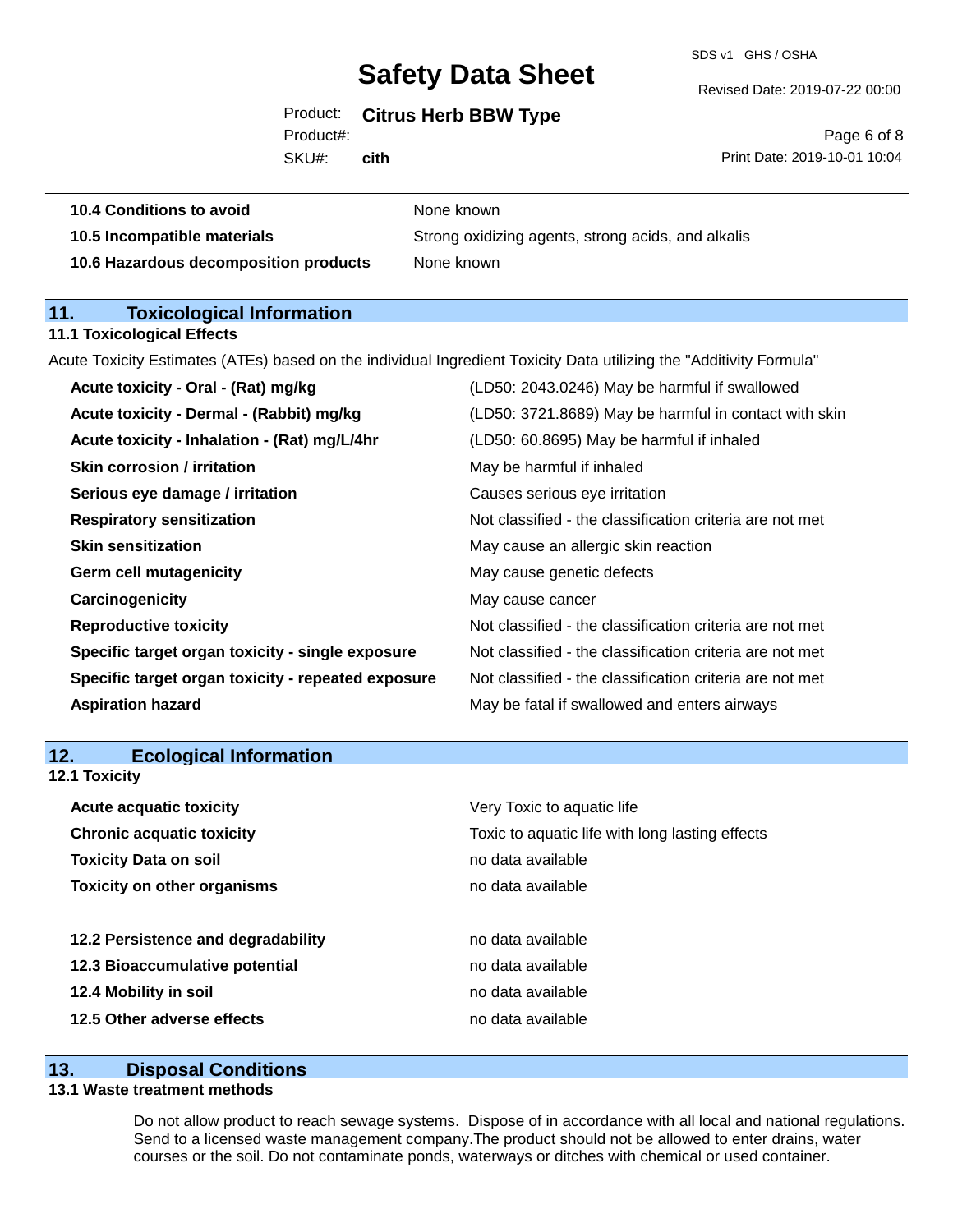SDS v1 GHS / OSHA

Revised Date: 2019-07-22 00:00

Product: **Citrus Herb BBW Type**

Product#:

SKU#: **cith**

Page 7 of 8 Print Date: 2019-10-01 10:04

## **14. Transport Information**

| <b>Marine Pollutant</b>                                       | Yes. Ingredient of greatest environmental impact:<br>120-51-4 : (50 - 60 %) : Benzyl Benzoate |              |                                     |                 |               |  |
|---------------------------------------------------------------|-----------------------------------------------------------------------------------------------|--------------|-------------------------------------|-----------------|---------------|--|
| <b>Regulator</b>                                              |                                                                                               | <b>Class</b> | <b>Pack Group</b>                   | <b>Sub Risk</b> | UN-nr.        |  |
| U.S. DOT (Non-Bulk)                                           |                                                                                               |              | Not Regulated - Not Dangerous Goods |                 |               |  |
| <b>Chemicals NOI</b>                                          |                                                                                               |              |                                     |                 |               |  |
| <b>ADR/RID (International Road/Rail)</b>                      |                                                                                               |              |                                     |                 |               |  |
| <b>Environmentally Hazardous</b><br>Substance, Liquid, n.o.s. |                                                                                               | 9            | Ш                                   |                 | <b>UN3082</b> |  |
| <b>IATA (Air Cargo)</b>                                       |                                                                                               |              |                                     |                 |               |  |
| <b>Environmentally Hazardous</b><br>Substance, Liquid, n.o.s. |                                                                                               | 9            | Ш                                   |                 | <b>UN3082</b> |  |
| IMDG (Sea)                                                    |                                                                                               |              |                                     |                 |               |  |
| <b>Environmentally Hazardous</b><br>Substance, Liquid, n.o.s. |                                                                                               | 9            | Ш                                   |                 | <b>UN3082</b> |  |

| 15.<br><b>Regulatory Information</b>      |                                                                                                  |  |  |  |
|-------------------------------------------|--------------------------------------------------------------------------------------------------|--|--|--|
| <b>U.S. Federal Regulations</b>           |                                                                                                  |  |  |  |
| <b>TSCA (Toxic Substance Control Act)</b> | All components of the substance/mixture are listed or exempt                                     |  |  |  |
| 40 CFR(EPCRA, SARA, CERCLA and CAA)       | This product contains NO components of concern.                                                  |  |  |  |
| <b>U.S. State Regulations</b>             |                                                                                                  |  |  |  |
| <b>California Proposition 65 Warning</b>  | This product contains the following components:                                                  |  |  |  |
| 123-35-3(NF 204-622-5 0.01 - 0.1%         | beta-Myrcene (Natural Source)                                                                    |  |  |  |
| <b>Canadian Regulations</b>               |                                                                                                  |  |  |  |
| <b>DSL</b>                                | 100.00% of the components are listed or exempt. The following<br>components are NOT on the List: |  |  |  |
| 94201-73-7<br>303-662-1<br>$\leq$ 2 ppm   | Tetrahydro-4-methyl-2-phenyl-2H-pyran                                                            |  |  |  |

# **16. Other Information**

#### **GHS H-Statements referred to under section 3 and not listed in section 2**

H226 : Flammable liquid and vapour H302 : Harmful if swallowed H312 : Harmful in contact with skin H317 : May cause an allergic skin reaction H319 : Causes serious eye irritation **H336** : May cause drowsiness or dizziness H401 : Toxic to aquatic life **H402** : Harmful to aquatic life H410 : Very toxic to aquatic life with long lasting effects **Total Fractional Values** (TFV) Risk (TFV) Risk (127.50) Carcinogenicity, Category 1B (127.50) Germ Cell Mutagenicity, Category 1B (82.14) Acute Toxicity Inhalation, Category 5 (54.80) Aquatic Chronic Toxicity, Category 3

(7.00) Sensitization, Skin, Category 1B (5.47) Aquatic Chronic Toxicity, Category 2 (4.23) Sensitization, Skin, Category 1 (3.36) Skin Corrosion/Irritation, Category 3